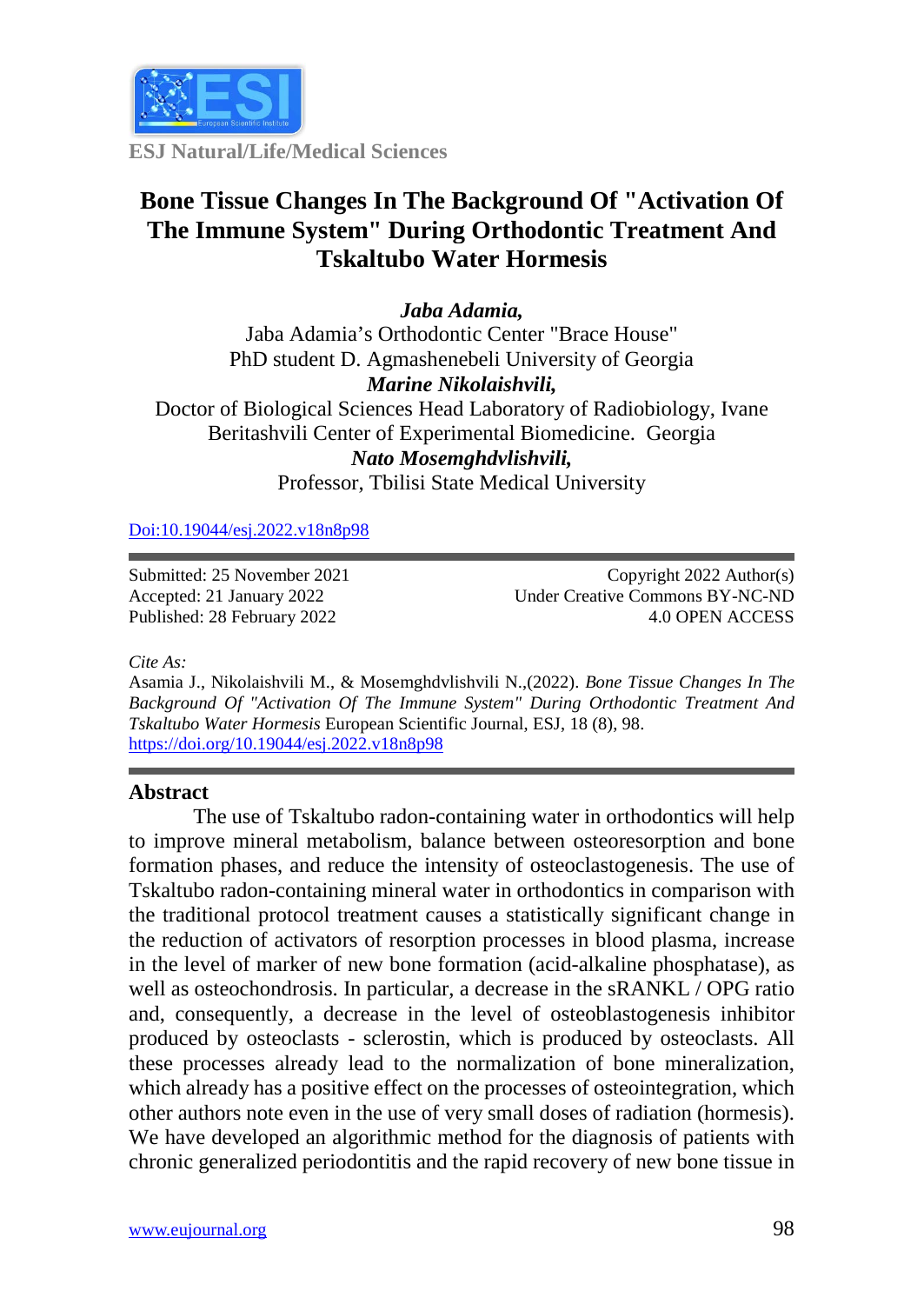the case of orthodontic treatment and the reduction of inflammatory processes over a long period of time.

**Keywords:** Radon Hormesis, Orthodontics, Osteoresorption, Osteoclastogenesis.

## **Introduction**

During orthodontic treatment, periodontitis develops and bone tissue is damaged. Bone tissue is made up of cellular elements, an intercellular substance - the bone matrix and mineral components. The osteoblasts are called large basophilic cytoplasmic cells that have the ability to synthesize protein (they are the bone-forming cells); Osteoclasts - giant multicellular cells that break down bone tissue due to lysosomal enzymes; Osteocytes are metabolically inactive bone cells that attach to deep osteosynthetic cavities and form osteoblasts that are fixed in their own bone matrix. The cytokines secreted by mononuclear cells are chemical mediators that can interact directly or indirectly with bone cells. Cytokines, such as IL-1, can trigger the synthesis and secretion of many substances, including prostaglandins and various growth factors (Donaubauer A, 2020. Mendes E, 2019.)

The prostaglandins stimulate bone resorption and increase the speed of orthodontic tooth movement. Bone resorption lasts about 2 weeks, after which osteoclasts experience programmed cell death or apoptosis. After these processes, the preosteoblasts migrate into the resorption cavity and transform into osteoblasts. The fibroblasts also migrate along the cement line and secrete thin collagen fibrils around which osteoblasts begin to synthesize osteoids. Fibrils then enter the bone matrix and further mineralize to strengthen the new bone (Shemesh A, 2017).

The mineralization process begins and after about 4 months the resorption cavity is filled with new bone, in the stimulation of which Tskaltubo radon water will play an important role to further accelerate the bone formation process and activate the mineralization of osteoblasts. (Radon and image) As is known from the literature, radon is a radioactive gas and has an alpha radiation of 1 NK-37 Becquerel. It is a very small dose and therefore this effect is known as hormesis. Such hormesis effects cause the activation of nitric oxide (NO), which in turn leads to the formation of hydrogen peroxidase (H2O2); In the presence of H2O2, the production of excess NO in the microphages is stimulated by the action of interferon gamma and beta (INFγβ) stimulates osteoblasts, in which the cytokines IL-1, IL-6, and TNF- $\alpha$  are involved (Kullmann M, 2019. Chikobava S, 2019). Formation of new osteoblasts and replacement of old bone tissue with new osteoblasts, because of which the space created by orthodontic treatment is filled with osteoblasts and consequently a newly formed bone (osteoid bone) is formed - the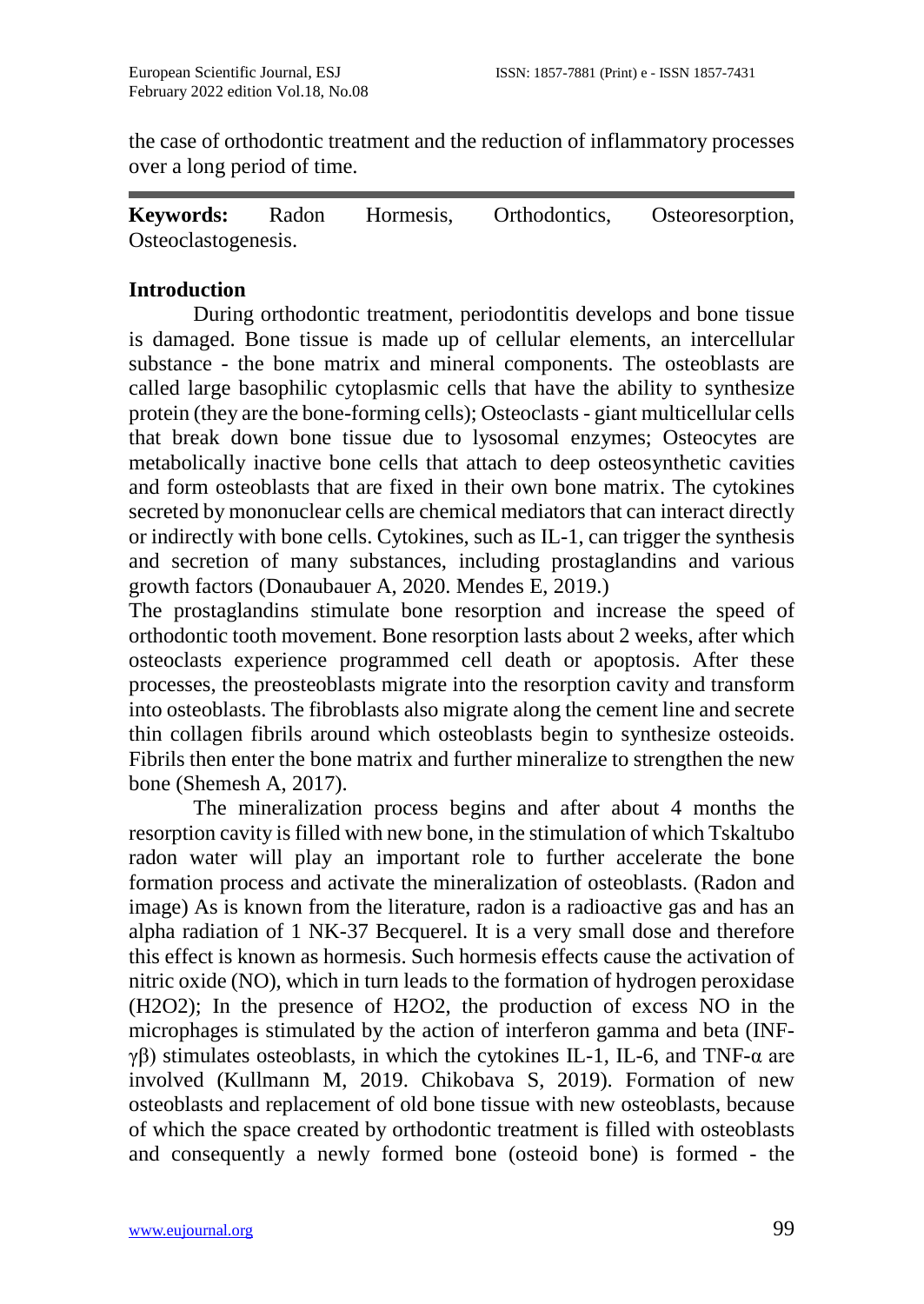mineralization of which is activated by Tskaltubo mineral water containing radon (Omiadze S, 2020 Nikolaishvili M, 2019).

This method is of practical importance because the orthodontic treatment requires intensive expensive medical services, treatment and, most importantly, time, because patients have an increased risk of developing inflammatory processes. Therefore, it is very important to create and refine all the new tools or methodologies that will ensure the safety of patients, help preserve their health, reduce the number of patients, the economic cost of the disease and alleviate the psychosocial burden on the patient and his relatives and health care system (Dondoladze Kh, 2021).

Therefore, the aim of the study was to facilitate orthodontic treatment in adolescent patients with mild to moderate periodontitis by inhalation of Tskaltubo water. To study changes in the concentration of cytokines (IL1, IL6 and TNF- $\alpha$ ), humoral immunity (immunoglobulins: sIgA, IgA, IgG and IgM) and to evaluate the dynamics of clinical indicators, as both of these characteristics play a very important role in orthodontic treatment. The radon therapy enables us to study the speed and dynamics of changes in immunomodulation concentration (Dondoladze Kh, 2021).

**Methodology**. The treatment was performed in two groups of patients (75 people), clinical and laboratory examination with a diagnosis of moderate periodontitis. All patients underwent basic therapy equally. The first group received standard treatment, while the second group received radon therapy, which acts as an immunomodulator for the given treatment (Jiang YH, 2014 Kanungo M, 2013. Mendes E. 2019). To study the state of local immunity in the oral cavity, we studied the oral fluid of patients with anomalies of the jawtooth system. We used unstimulated mixed saliva as a material. Before taking the material, we offered the patient to rinse the mouth with boiled water at room temperature. None of the patients in the study had somatic disease, or pharmacotherapy was used. In all cases, we used sterile vials to take the material. The saliva was centrifuged at 3000 rpm for 15 minutes, after which it was frozen at -70 $\degree$  C.

The quantitative lysozyme content in the oral cavity was determined by immunoenzymatic analysis using Lysozym ELISA ("ImmunDiagnostik") test systems.

The "sIgA - IFA - BEST" kit was used to determine the quantitative content of sIgA or an immunoenzymatic solid-phase assay was applied. The lysozym ELISA was also detected by IgA, IgG and IgM in venous blood by immunoenzymatic analysis. In order to assess its dynamics after wearing immune status and brace systems, we conducted cytokine content analysis, including: IL-1, IL-6, TNF-α, information on the cytokine content of patients in the main and study groups during brace fixation and their 3 months after wearing, presented in Tables 1 and 2.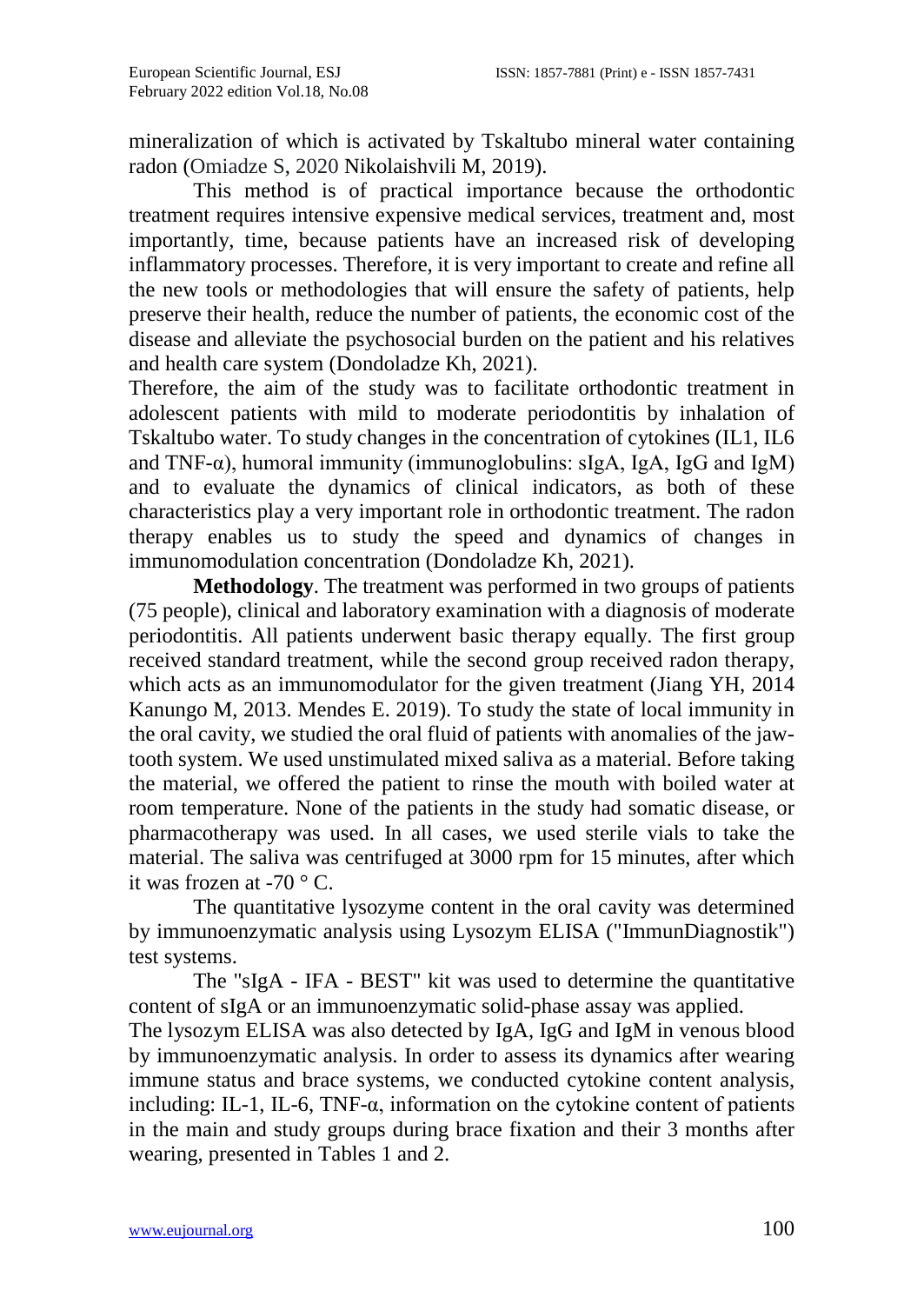## **Research data and discussion**

The patients were divided by sex, as we did not establish a statistically significant difference between the groups by sex ( $p > 0.05$ ). Therefore, patients were divided into two groups, the first group treated with appropriate standard medications and the second group treated with radonized mineral water of Tskaltubo (baths and inhalations twice a day for 5-10 days).

Preliminary studies showed that the amount of sIgA in the dental tissue was not statistically different from the initial period, the reliability was observed only in 21 days of treatment in group 1, and in 10-14 days in the second group who were treated with only Tskaltubo radon-containing water. As it turns out, Tskaltubo radon-containing immunomodulatory treatment leads to a control sIgA control levels in the second group faster than in the first group, where the conservative 10treatment was administered. As can be seen from Table 1, there is a reliable difference between the groups by days and generally between the groups.

As for IgG and IgM in venous blood, there was a statistically significant difference in their levels. It should also be noted that the IgG level is 1.2 times higher than the norm  $(7 - 16 g / l)$ , and the IgM level is 1.45 times higher than the norm  $(0.4 - 2.3 \text{ g} / 1)$ .

| Group                                              | Observation time    |                |                 |                |                |                 |
|----------------------------------------------------|---------------------|----------------|-----------------|----------------|----------------|-----------------|
|                                                    | Before<br>treatment | 7 days         | 14 days         | 21 days        | 30 days        | 3 months        |
| 1 group n                                          | $2,63\pm0.0$        | $2,58 \pm 0,0$ | $2,55 \pm 0.0$  | $2,48 \pm 0,0$ | $2,41\pm0,0$   | $2,55 \pm 0.0$  |
| $= 36$                                             | 4                   | 3              | 3               | 3              | 3              | 4               |
| Standard<br>medical<br>treatment                   |                     |                |                 | *              | $\ast$         |                 |
| 2 group                                            | $2,55 \pm 0,0$      | $2,35\pm0,0$   | $2,25\pm0,0$    | $2,15\pm0,0$   | $2,09 \pm 0,0$ | $2,10\pm0,0$    |
| $n = 33$                                           | 3                   | C.             | 4               | 3              | 4              |                 |
| Tskaltubo<br>water<br>(rinses<br>and<br>inhalation |                     |                | $\ast$<br>$***$ | $**$<br>$\ast$ | $**$<br>$\ast$ | $\ast$<br>$***$ |

| Table 1. Dynamics of $slgA(g / l)$ in patients in saliva during treatment |  |  |  |
|---------------------------------------------------------------------------|--|--|--|
|---------------------------------------------------------------------------|--|--|--|

Note: \* -Difference of credibility rates before treatment \*\* - Credibility rate compared to group 1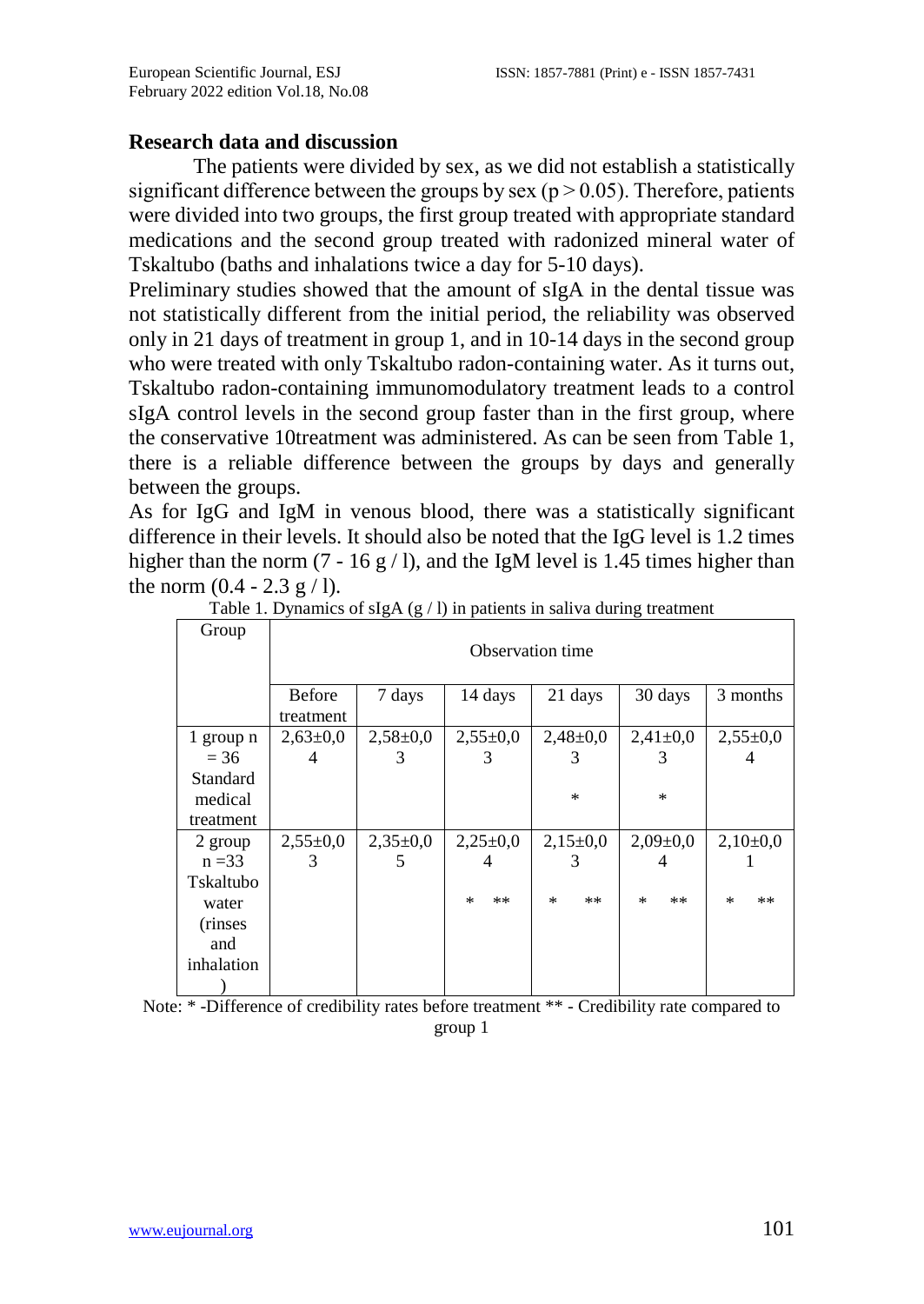

Figure 1. Taking fluid from the tooth pocket

According to such an important factor of local immunity as sIgА, we can talk about the normalization of mucosal immunity in the 2nd group of patients undergoing orthodontic treatment when using Tskaltubo radon-containing water.

| gr    | Control    | <b>Tuble 2.</b> Infinance count $151, 150, 1501$ .<br>Observation time |                 |                 |               |                 |                  |
|-------|------------|------------------------------------------------------------------------|-----------------|-----------------|---------------|-----------------|------------------|
|       | Ind.       |                                                                        |                 |                 |               |                 |                  |
|       |            | <b>Before</b>                                                          | 7 days          | 14 days         | 21 days       | 30 days         | 3 days           |
|       |            | treatment                                                              |                 |                 |               |                 |                  |
| 1     | IgA        | $4,44\pm0,15$                                                          | $4,32\pm0,13$   | $4,24\pm0,12$   | $4,03\pm0,11$ | $3,91\pm0,09$   | $4,28\pm0,15$    |
| gr    | (g/l)      |                                                                        |                 |                 |               |                 |                  |
|       | $(0.7 -$   |                                                                        |                 |                 |               |                 |                  |
|       | 4.0)       |                                                                        |                 |                 |               |                 |                  |
|       | <b>IgG</b> | $20,2{\pm}0,36$                                                        | $19,5 \pm 0,38$ | $18,3 \pm 0.29$ | $18,0+0,28$   | $17,2 \pm 0.26$ | $19,4 \pm 0,42$  |
|       | (g/l)      |                                                                        |                 |                 |               |                 |                  |
|       | $(7-16)$   |                                                                        |                 |                 |               |                 |                  |
|       | IgM        | $5,39\pm0,19$                                                          | $5,02\pm0,23$   | $4,67 \pm 0,22$ | $4,52\pm0,2$  | $4,22\pm0,19$   | $4,95 \pm 0,21$  |
|       | (g/l)      |                                                                        |                 |                 |               |                 |                  |
|       | $(0.4 -$   |                                                                        |                 |                 |               |                 |                  |
|       | 2,3)       |                                                                        |                 |                 |               |                 |                  |
| $2$ . | LgA        | $4,47\pm0,15$                                                          | $4.11 \pm 0.1$  | $3,80\pm0,11$   | $3,44\pm0,12$ | $3,00\pm0,09$   | $2,72\pm0.09$    |
|       | (g/l)      |                                                                        |                 |                 |               |                 |                  |
|       | gG (g/l)   | $20,1 \pm 0,4$                                                         | $17.0 \pm 0.48$ | $15,2{\pm}0,39$ | $14,1\pm0.45$ | $13.3 \pm 0.3$  | $12,86 \pm 0.32$ |
|       | IgM        | $5,24\pm0.22$                                                          | $4,25\pm0.26$   | $3,40\pm0.23$   | $3,15\pm0,12$ | $2,45\pm0,11$   | $2,25\pm0.1$     |
|       | (g/l)      |                                                                        |                 |                 |               |                 |                  |

**Table 2.** Immunoglobulin IgA, IgG, IgM.

Note: \* - Difference in belief rates before treatment \*\* - Credibility

On the 7th day of observation, all patients showed a tendency to decrease the concentration of antibodies, moreover, in the  $2<sup>nd</sup>$  group, the decrease in the level of immunoglobulins (IgA, IgG, IgM) in venous blood differed significantly from the initial examination data ( $p < 0.05$ ). The decreases in immunoglobulin levels in group 2 were associated with treatment with Tskaltubo radon-containing water (rinses and inhalation). These processes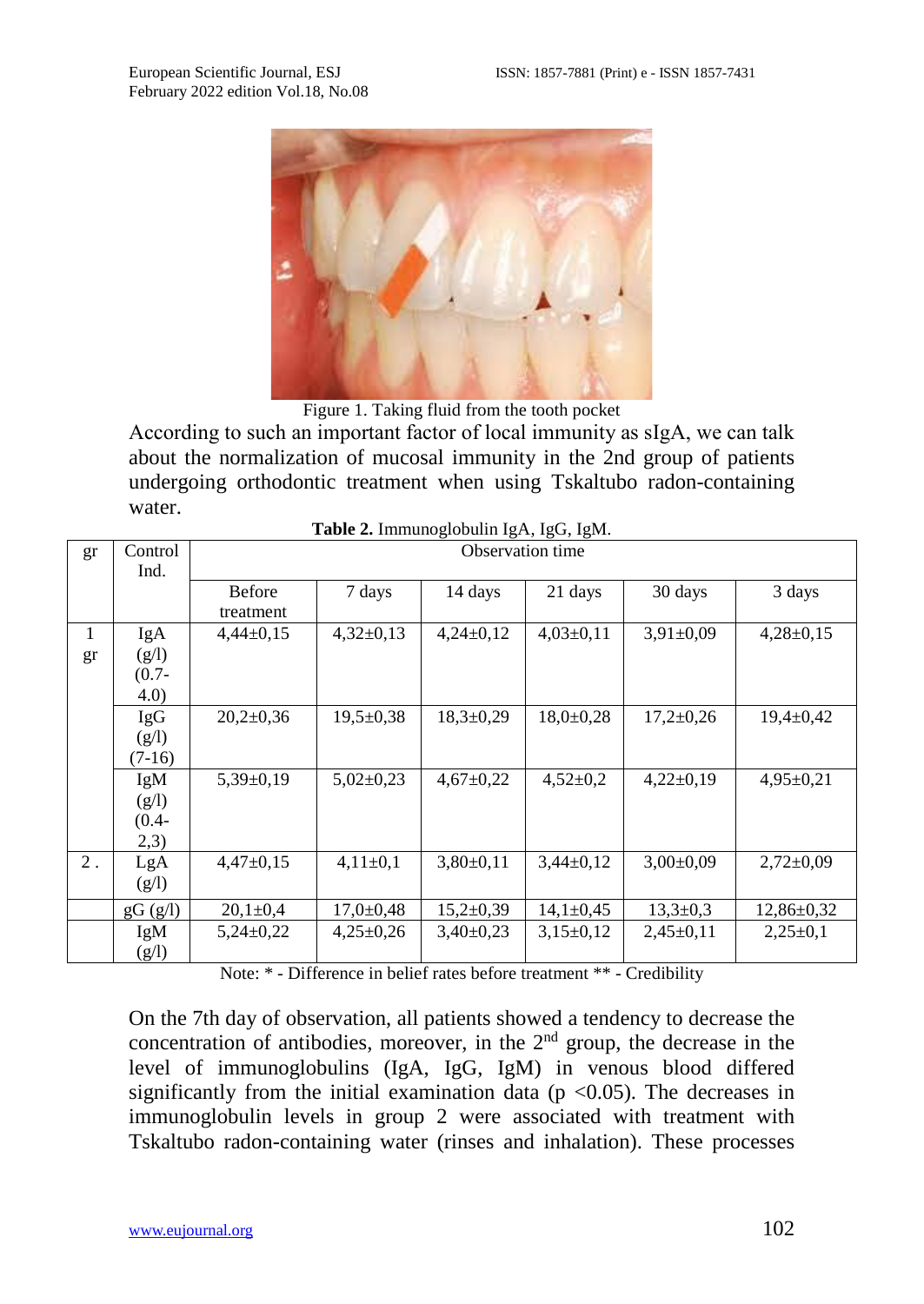helped to eliminate pathogenic factors of the periodontium (primarily of bacterial origin). The result was obtained in about 5-10 days), there was also a reduction in the development of antigenic processes and stress on the immune system, and at the same time the normalization of the level of humoral immunity. As for the first group, there were (traditional treatment of chronic generalized periodontitis - (stages of complex treatment with CGP scheme): professional oral hygiene, local drug therapy (antibacterial and antiinflammatory), as well as the first and second groups began the surgical phase ( Curettage of periodontal pockets, which lasted on average about 14-16 days). Comparing the first and second groups, it was found that the positive result of Tskaltubo radon water and the statistical difference between these two groups is not only in the reduction of the periodontal inflammatory process, but also in the change of treatment time. ( $p \le 0.05$ ). This fact proves that Tskaltubo water rinses and inhalations give results faster than traditional medical treatment. From the seventh day, there is a clear tendency in the antibody concentration decrease. The antibodies remained in both groups. Moreover, in group 2 sIgA venous blood had statistically significant differences compared to the first group.  $(p < 0.05)$  (see Table 1, Figure 1). There was a decrease in IgG and IgM levels in the venous blood of patients in group 1, while in group 2 all classes of immunoglobulins were statistically significantly reduced compared to group 1 ( $p < 0.05$ ) (Chandra A, 2015. Choy M, 2020. Discacciati JA, 2020).

The IgA concentrations in the venous blood of all subjects corresponded to reliable values, although this rate was significantly lower in group 2 compared to the first, as well as IgG and IgM concentrations ( $p < 0.05$ ) (Table 2). There are significant differences between the 1st and 2nd groups, which are observed with the involvement of the immunomodulatory effect of Tskaltubo radon-containing water, these data clearly reveal the harmonization of immunological reactivity, including humoral immunity factors (Bansal P, 2015. Deloch L 2018. Eftekhar L, 2017).

From the 14th day of the observation, the "advantage" of the 2nd group over the first became even more apparent and was statistically reliable. On the 21st and 30th days of treatment, similar trends were even more strongly observed in patients in both groups, both in the gingival fluid and in the venous blood, indicating a low concentration of immunoglobulins and at the same time being corespondent with control. sIgA, IgA, IgG levels and IgM in the 2nd group were statistically significantly lower than in the 1st group ( $p < 0.05$ ). At the same time, IgA concentrations in both groups as well as IgG and IgM in group 2 correspond to reliable values. It should be noted that the decrease in immunoglobulin levels in group I is associated with traditional treatment of CPM (Chandra A, 2014. Deloch L, 2018. Donaubauer A, 2020). Traces have shown that there is a weakening of the inflammatory process and subsequent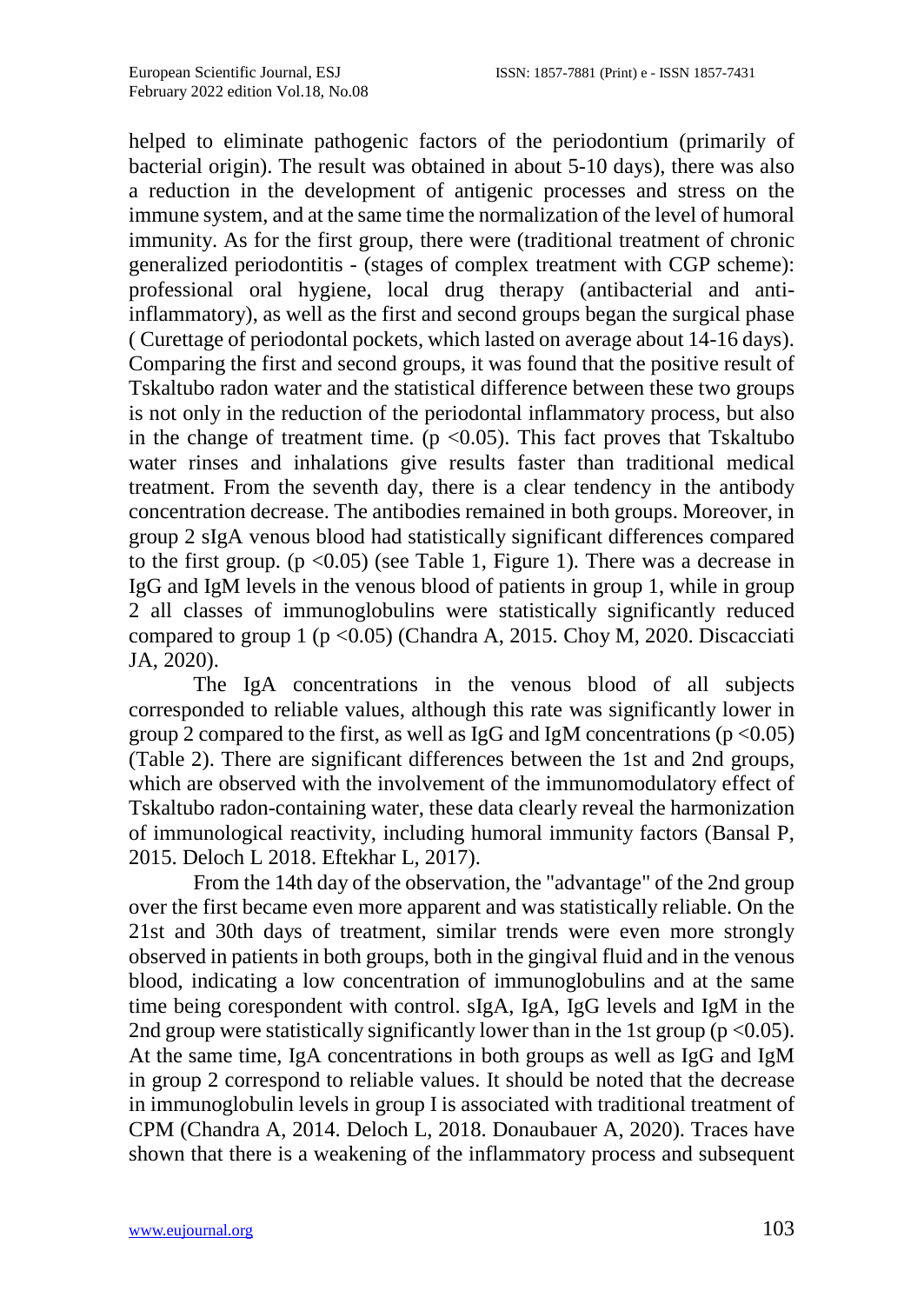disappearance, but over a period of time there is a resumption of inflammatory events, an increase in antigen load and an increase in the concentration of antibodies. As for the 2nd group, the involvement of Tskaltubo water leads to the enhancement of the immunomodulatory effect, which is aimed at the harmonization of humoral immunity, which turned out to be much more important and was distinguished by a higher degree of maintenance of the obtained result.In our case, this new approach is the use of Tskaltubo radoncontaining water for rinses and inhalation, which activates peripheral microcirculation and central hemodynamics. All of the above leads to the activation of the immune system. In particular, inhalation and rinses with Tskaltubo water cause activation of NO, which can be considered in the context of an autocrine homeostatic modulator. It has been established that macrophages-killers are an important source of NO; It is through NO activation that they inhibit the synthesis of tumor cell DNA and exert cellsuppressed, anti-inflammatory, desensitizing, and sedative action on tumor cells It regulates the ion exchange of Na, K and Ca, as shown in our previous experiments, inhibits specific autoimmune and activates the action of nonspecific immune systems. All of the above allows us to think that radon in Tskaltubo water causes a reduction of free radicals at the expense of activating the immune system, which in turn has a significant impact on the restoration of bone damaged by the use of orthodontic appliances, against the background of osteoblasts activation and, correspondingly, at the expense of the digestion of microorganisms developed in the periodontitis tissue.Therefore, we have studied the cytokines IL1, IL-6, (TNF- $\alpha$  - Tumor necrosis factor), tumor necrosis factor (TNF), as it is known from the literature (interferon (IFN)) have the most significant effect on bone tissue, affecting the differentiation of osteoblasts and bone resorption. IL-1, IL-3, IL-6, IL-11, TNF play an important role in the development of osteoclasts, which in turn leads to the regulation of local and systemic inflammatory reactions and participates in the alleviation of osteoporosis, IL-1 (produced by monocytes, macrophages, fibroblasts) enhances the differentiation of osteoclasts and therefore has a resorption effect (He F. 2019. Kanungo M, 2013).

The IL-6 is produced by activated monocytes or macrophages, endothelial cells, fibroblasts, activated T cells; stimulates the production of osteoblasts by producing glycoprotein receptors on stromal / osteoblastic cells, which in turn activates the kappa-β ligand of the receptor activator. At the same time, the discovery of this cytokine system RANKL-RANK-OPG contributed to an important understanding of the process of remodeling and pathogenesis of osteoporosis, and we can say that Tskaltubo radon-containing water can cause movement of the bones and the formation of free spaces (Discacciati JA, 2012. Deloch L, 2018,). RANKL is a glycoprotein produced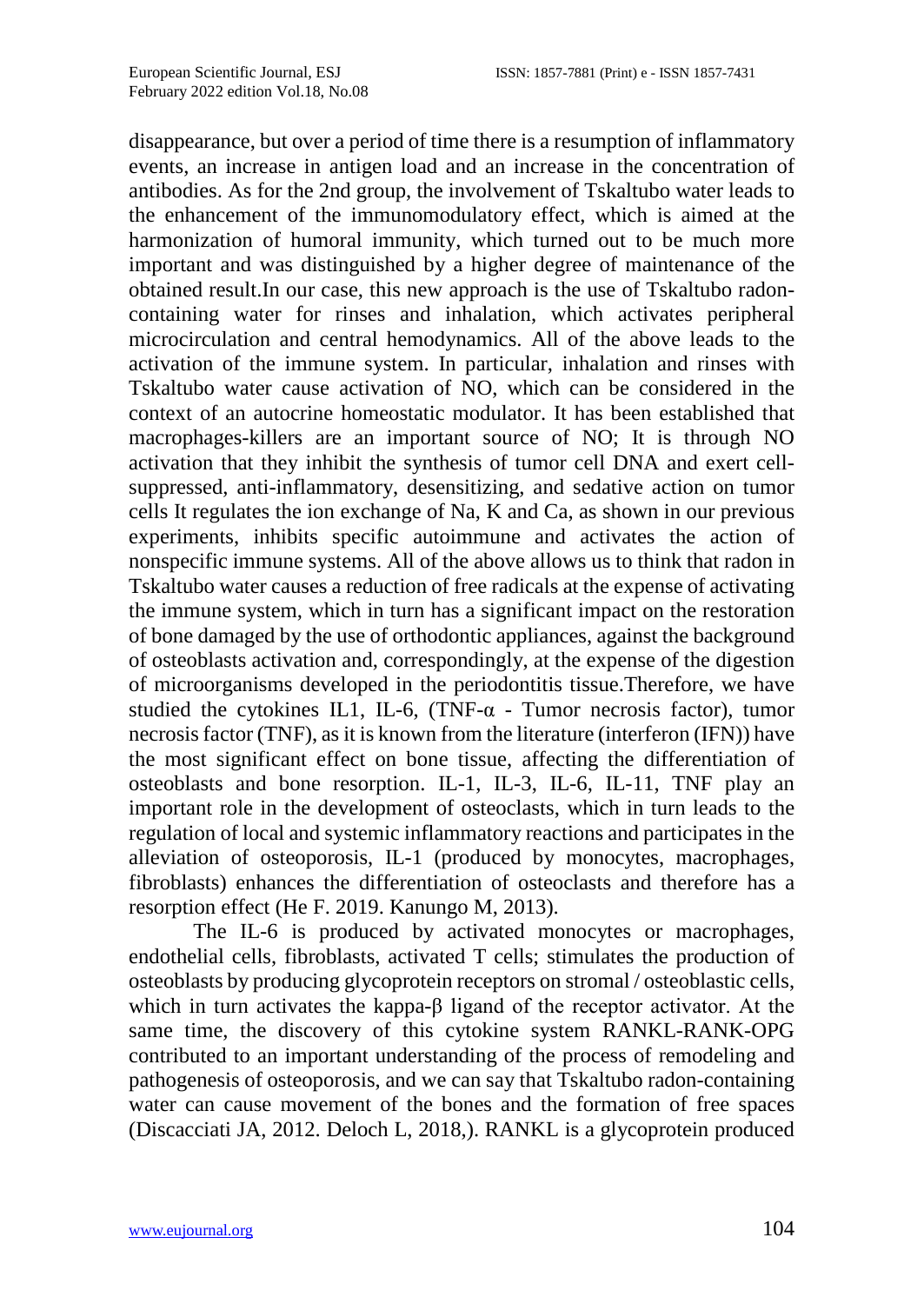by osteoclast cells and activated by T-lymphocytes, belonging to the tumor necrosis factor (Deloch L, 2018, Jiang YH, 2014).



Figure 2: The movement of the bones and the formation of free spaces

Is a superfamily of factor (TNF) ligands (Nikolaishvili M, 2019) and is a major stimulus for osteoclast maturation. The RANKL expressed on the surface of osteoblasts binds to the RANK receptor, which is located on the membranes of osteoclast progenitor cells and induces the process of osteoclast differentiation and activation. At the same time, osteoprotegerin (OPG) is a receptor for RANKL synthesized by osteoblast cells, as well as stromal cells, vascular endothelial cells, and B-lymphocytes, which act as RANKL endogenous receptors, interacting with their own endogenous receptor. Radon inhibits the formation of adult multinucleated osteoclast cells, disrupts the process of osteoclastogenesis and thus reduces bone resorption activity. IL-1 Ra (an IL-1 receptor antagonist), a natural inhibitor of IL-1β action, also plays a role in bone remodeling (Choy M, 2020), Donaubauer A, 2020).



Figure 3: Regulation of osteoclasts and osteoblasts through Tskaltubo water

Thus, the imbalance between inflammatory (enhanced bone resorption) and anti-inflammatory cytokines (enhanced osteoblastogenesis) should be directed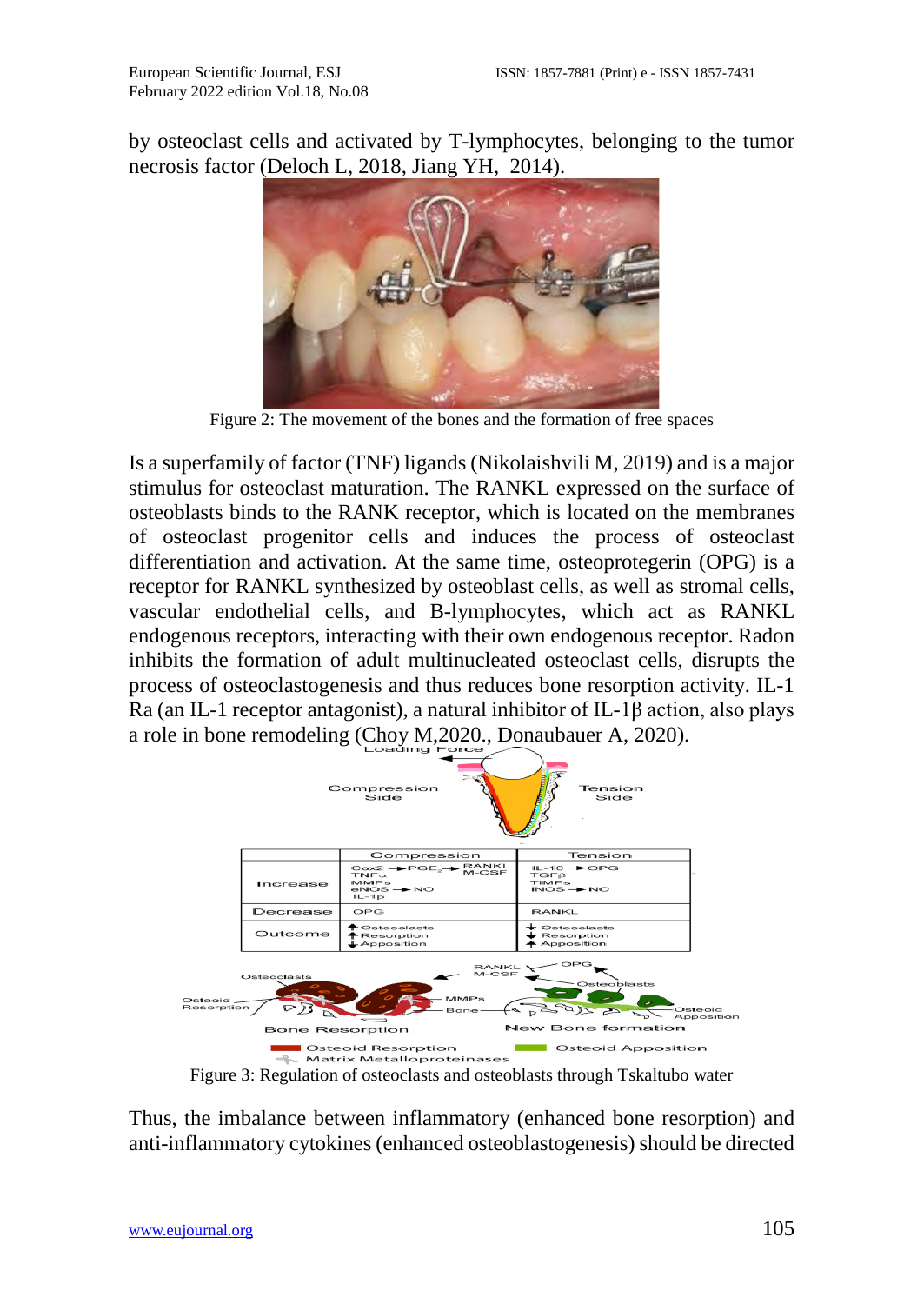at increasing the content of cytokines involved in the inflammatory response, it is known that an increase in RANKL causes bone resorption. There is no doubt that this mechanism of bone remodeling disorder, which lies in the pathogenesis of osteoporosis, provides new opportunities for the search and treatment of modern methods in patients with impaired bone mineral density. In our case, it is Tskaltubo radon-containing water, which, according to our research, causes the regulation of these processes by the activation of osteoblasts during orthodontic treatment. Bone mineralization, RANKL-RANK-OPG modulation by cytokines IL-1β, IL-6 and TNF-α were studied in two groups we recruited (Chandra A, 2015. Deloch L, 2018. Eftekhar L, 2017). The 1-st group underwent conservative treatment, while the 2-nd group underwent water rinses and inhalation of Tskaltubo radon water for 5-10 days. It seems that radon-containing water in Tskaltubo causes a decrease in cytokine content in the 2-nd group and an approach to control, a further decrease in the case of  $TNF-\alpha$ , all of which indicate rapid changes in inflammatory processes, which further enhance bone mineralization, positively affecting bone strength and the activation of osteoblasts (Choy M, 2020. Jiang YH, 2014).

| Patient group   | Cytokines     | Gum tissue fluid | After 1 month     | After 3 months    |
|-----------------|---------------|------------------|-------------------|-------------------|
| Control group   | IL-1 $\beta$  | 4.4              | 4.5               | 4.6               |
|                 |               | $[3,9-5,8]$      | $[4.1 - 5.7]$     | $[4,0-5,6]$       |
|                 | $IL-6$        | 0,16             | 0,15              | 0,14              |
|                 |               | $[0, 11-0, 18]$  | $[0, 12 - 0, 17]$ | $[0, 11-0, 16]$   |
|                 | TNF- $\alpha$ | 0,90             | 0,96              | 0,90              |
|                 |               | $[0,68-1,06]$    | $[0, 78-1, 05]$   | $[0, 77-1, 04]$   |
|                 |               |                  |                   | P1<0,0001         |
| Group 1         | IL-1 $\beta$  | 4.9              | 4.8               | 4.7               |
| Standard        |               | $[4,2-5,6]$      | $[3,9-5,4]$       | $[4,0 -5,3]$      |
| medicinal       | $IL-6$        | 0.16             | 0.17              | 0.16              |
| Treatment       |               | $[0, 14-0, 18]$  | $[0, 15-0, 20]$   | $[0, 13-0, 18]$   |
|                 | TNF- $\alpha$ | 0.88             | 0.87              | 0.86              |
|                 |               | $[0, 73-1, 04]$  | $[0, 74-1, 09]$   | $[0, 74-1, 10]$   |
|                 |               |                  |                   | P1<0,0001         |
|                 |               |                  |                   |                   |
| Group 2         | IL-1 $\beta$  | 4.8              | 4.7               | 4.5               |
| Radon-          |               | $[4,0-5,6]$      | $[3,9-5,4]$       | $[4,0 -5,3]$      |
| containing      | $IL-6$        | 0.15             | 0.16              | 0.15              |
| water           |               | $[0, 13-0, 18]$  | $[0, 15 - 0, 20]$ | $[0, 12 - 0, 17]$ |
| (inhalation and | TNF- $\alpha$ | 0.86             | 0.85              | 0.87              |
| $r$ inses) 5-10 |               | $[0, 73-1, 04]$  | $[0, 74-1, 09]$   | $[0, 74-1, 10]$   |
| days.           |               |                  |                   | P1<0,0001         |
|                 |               |                  |                   |                   |

**Table 3:** The role of cytokines in bone regeneration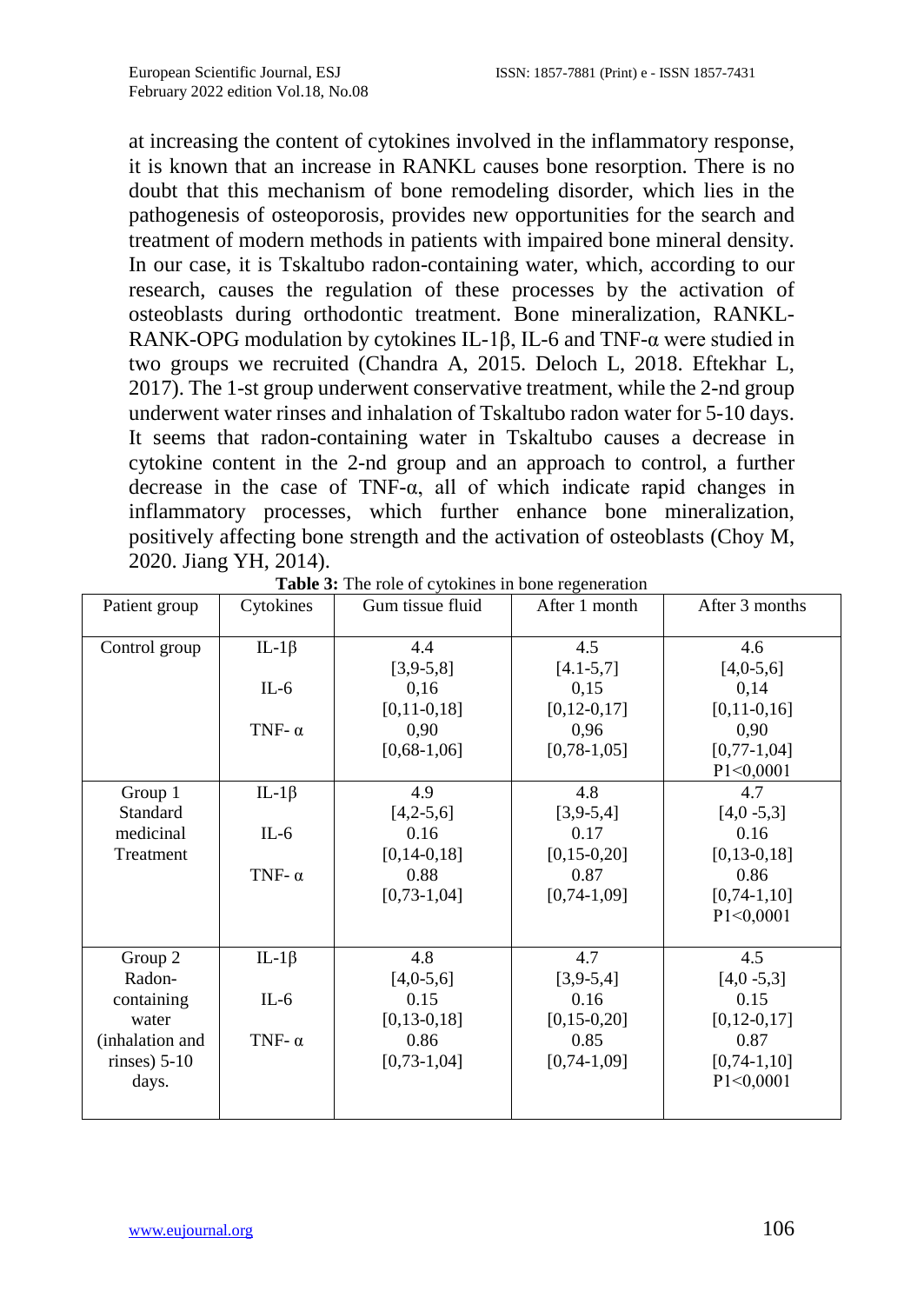As it is known from the literature, the use of Tskaltubo radon-containing water causes a significant effect on bone tissue metabolism. All of this finds some expression in the modulation of the cytokine system and in the involvement of these processes which play a leading role in the RANKL-control mechanisms of bone tissue remodeling. RANK-OPG (Table 3). Receptor ligand solution form substitute - in kappa-B modulation of bone tissue nuclear factor. (sRANKL) activator in the control group was 0.139 [0.13-0.148] pmol / l, osteoprotegerin level - RANKL soluble (false) receptor that inhibits osteoclast formation and bone resorption - 3.66 [3.14-4.18] pmol / l, and sclerostin - an inhibitor of osteoblastogenesis - 225 [204-246] pmol / l.

Table 4 shows the content of some cytokines involved in osteoclastogenesis and osteoblastogenesis in the treatment of patients with chronic generalized periodontitis.

| Indicator     | Patient             | <b>Before</b>       | After 1 month            | After 2 months       |
|---------------|---------------------|---------------------|--------------------------|----------------------|
|               | Group               | treatment           |                          |                      |
| sRANKL,pmol   | Group $1$ , n=25    |                     | 0,203                    | 0,205                |
| /1            |                     | $[0, 195 - 0, 237]$ | $[0,182-0,225]$          | $[0, 200 - 0, 231]$  |
|               | Group $2$ , n= $25$ | 0,213               | 0,174                    | 0,170                |
|               |                     | $[0, 193 - 0, 231]$ | $[0,157-0,185]$ P=0,0004 | $[0, 155 - 0, 178]$  |
|               |                     |                     |                          | P<0,0001 P1=0,0008   |
|               | Control Group       |                     | $0.139[0.13-0.148]$      |                      |
| OPG, pmol / 1 | Group $1$ , n=25    | 4,67                | 4,26                     | 4,54                 |
|               |                     | $[3,79-5,56]$       | $[3,62-4,91]$            | $[3,88-5,20]$        |
|               |                     |                     |                          |                      |
|               | Group $2$ , n= $25$ | 4,21                | 4,01                     | 4,32                 |
|               |                     | $[3, 26 - 4, 84]$   | $[3, 25 - 4, 37]$        | $[3,43-4,66]$        |
|               | Control Group       |                     | 3,66                     |                      |
|               |                     |                     | $[3, 14-4, 18]$          |                      |
| Sclerostin    | Group $1$ , n=25    | 284                 | 280                      | 288                  |
| pmol/1        |                     | $[255-312]$         | $[260-300]$              | $[270-311]$          |
|               |                     |                     |                          |                      |
|               | Group $2$ , n= $25$ | 288                 | 232 [204-270]            | 228                  |
|               |                     | $[266-311]$         | $P=0,0063 P1=0,0234$     | $[216-240]$          |
|               |                     |                     |                          | $P=0,0388 P1=0,0013$ |
|               | Control Group       |                     | 225 [204-246]            |                      |

**Table 4: Content of some cytokines in osteoclastogenesis and osteoblastogenesis**

### **Discussion**

Based on each of the above, it can be said that the use as a rinses and inhalation of Tskaltubo water leads to improved bone mineralization, reduced osteo-resorption intensity, increased intensity in the bone formation phases and decreased osteoclastogenesis. Tskaltubo radon-containing water causes enhancement of Ca, K, Na metabolism, which in itself has a positive effect on the statistically significant reduction of the inflammatory process and inflammatory markers in periodontal tissue and the enhancement of bone mineralization of bone tissue and the use of Tskaltubo radon-containing water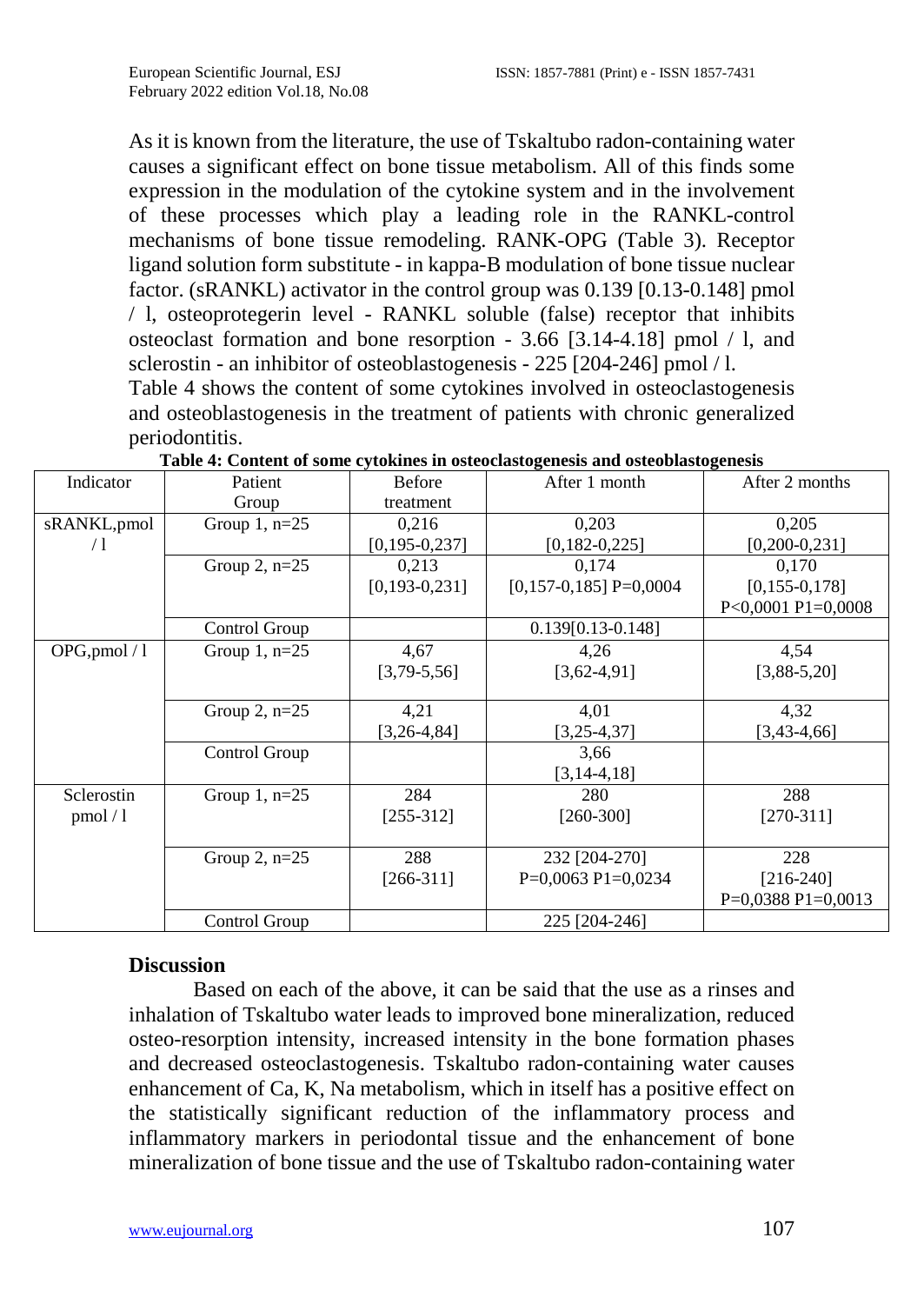at the expense of activating the vascular system. (Donaubauer,A, 2020. Eftekhar L, 2017. Mendes E, 2019. Chikobava S, 2019)



**Fig. 4:** Mineralization of bone tissue and the use of Tskaltubo radon-containing water at the expense of activating the vascular system.

While in plasma it causes a decrease in the content of resorptive markers, also acts on the regulation of osteoclastogenes in blood plasma sRANKL and activation of osteoprotogrin by reducing the osteoblastogenesis inhibitor namely sclerostin produced by osteoclasts. β-RPA (inhibitor of resorption processes) causes changes in the regulators of osteoclastogenesis (Nikolaishvili M, 2019. Vasconcelos KF, 2016. Wrigh L, 2015).

Thus it can be said that the use of Tskaltubo radon-containing water in orthodontics will help to improve mineral metabolism, balance between osteoresorption and bone formation phases, and reduce the intensity of osteoclastogenesis. The use of Tskaltubo radon-containing mineral water in orthodontics in comparison with traditional protocol treatment leads to a statistically significant change in the reduction of activators of resorption processes in blood plasma, an increase in the level of AAP (acid-alkaline phosphatase) marker of new bone tissue formation. As well as changes in osteoclatogenesis - regulation of sRANKL and osteoprotegerin, in particular a decrease in the sRANKL / OPG ratio and consequently a decrease in the level of osteoblastogenesis inhibitor - sclerostin produced by osteoclasts, which is produced by osteoclasts (Omiadze S,2020. Shemesh A, 2017. Rogers S, 2020).

All of these processes already lead to the normalization of bone mineralization, which already has a positive effect on the processes of osteointegration, which other authors note even in the case of the use of very small doses of radiation (hormesis). We have developed an algorithmicmethod for the diagnosis of patients with chronic generalized periodontitis and the rapid recovery of new bone tissue in the case of orthodontic treatment and the reduction of inflammatory processes over a long period of time.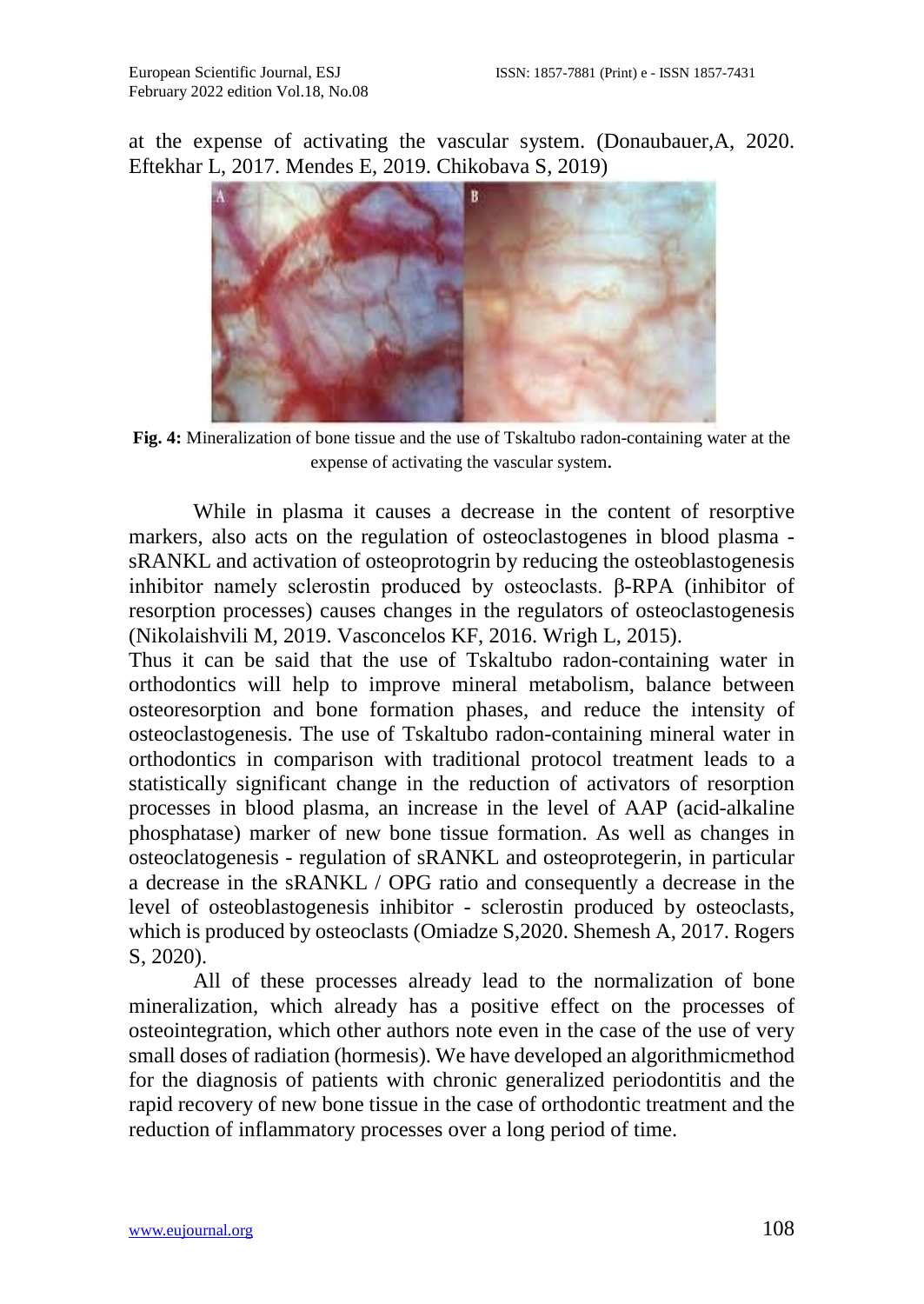## **References:**

- 1. Bansal P, Nikhil V, Kapur S. (2015). Multiple idiopathic external apical root resorption: A rare case report. J Conserv Dent (India).18:70-72.
- 2. ChandraA, Lin T. Tribble M. ZhuJ. Altman A.Tseng W. Zhang Y. et al. (2014). PTH1-34 alleviates radiotherapy-induced local bone loss by improving osteoblast and osteocyte survival. Bone 67, 33–40.
- 3. Chandra A. Lin, T. Zhu J. Tong W. Huo Y. Jia H. Zhang Y; et al. (2015). PTH1-34 blocks radiation-induced osteoblast apoptosis by enhancing DNA repair through canonical Wnt pathway. J. Biol. Chem. 290, 157–167.
- 4. Choy M. WongR. Chow S. Li M. ChimY. Ho W. Cheng J. Cheung W. et al. (2020). How much do we know about the role of osteocytes in different phases of fracture healing? A systematic review. J. Orthop. Translat., 21, 111–121.
- 5. Donaubauer A. Deloch L. I Becker na, Rainer F., Benjamin F. and Udo S. (2020). The Influence of Radiation on Bone and Bone Cells— Differential Effects on Osteoclasts and Osteoblasts International J. of Molecular Sciences
- 6. Discacciati JA, de Souza EL, Costa SC, Sander HH, Barros Vde M, Vasoconcellos WA. (2012). Invasive cervical resorption: etiology, diagnosis, classification and treatment. J Contemp Dent Pract (India).;13:723-728.
- 7. Deloch L.Derer A. Hueber A.J. Herrmann M. Schett G.A. Wolfelschneider J. Hahn J. et al. (2018). Low-Dose Radiotherapy Ameliorates Advanced Arthritis in hTNF-alpha tg Mice by Particularly Positively Impacting on Bone Metabolism. Front. Immunol. 9, 1834.
- 8. Deloch L; Ruckert M.Fietkau, R. Frey, B. Gaipl, U.S. (2018). Low-Dose Radiotherapy Has No Harmful Effects on Key Cells of Healthy Non-Inflamed Joints. Int. J. Mol. Sci. 19, 3197.
- 9. Donaubauer,A. Zhou J. Ott O. PutzF. Fietkau R. Keilholz L. Gaipl U.S. Frey B. Weissmann T. (2020) Low Dose Radiation Therapy, Particularly with 0.5 Gy, Improves Pain in Degenerative Joint Disease of the Fingers: Results of a Retrospective Analysis. Int. J. Mol. Sci. 21, 5854.
- 10. Eftekhar L, Ashraf H, Jabbari S. (2017). Management of Invasive Cervical Root Resorption in a Mandibular Canine Using Biodentine as a Restorative Materioal: A Case Report. Iranian Endodontic Journal.12:3:386.
- 11. He F. Bai J. Wang J. Zhai J. Tong L. Zhu, G. (2019). Irradiationinduced osteocyte damage promotes HMGB1-mediated osteoclastogenesis in vitro. J. Cell Physiol. 234, 17314–17325.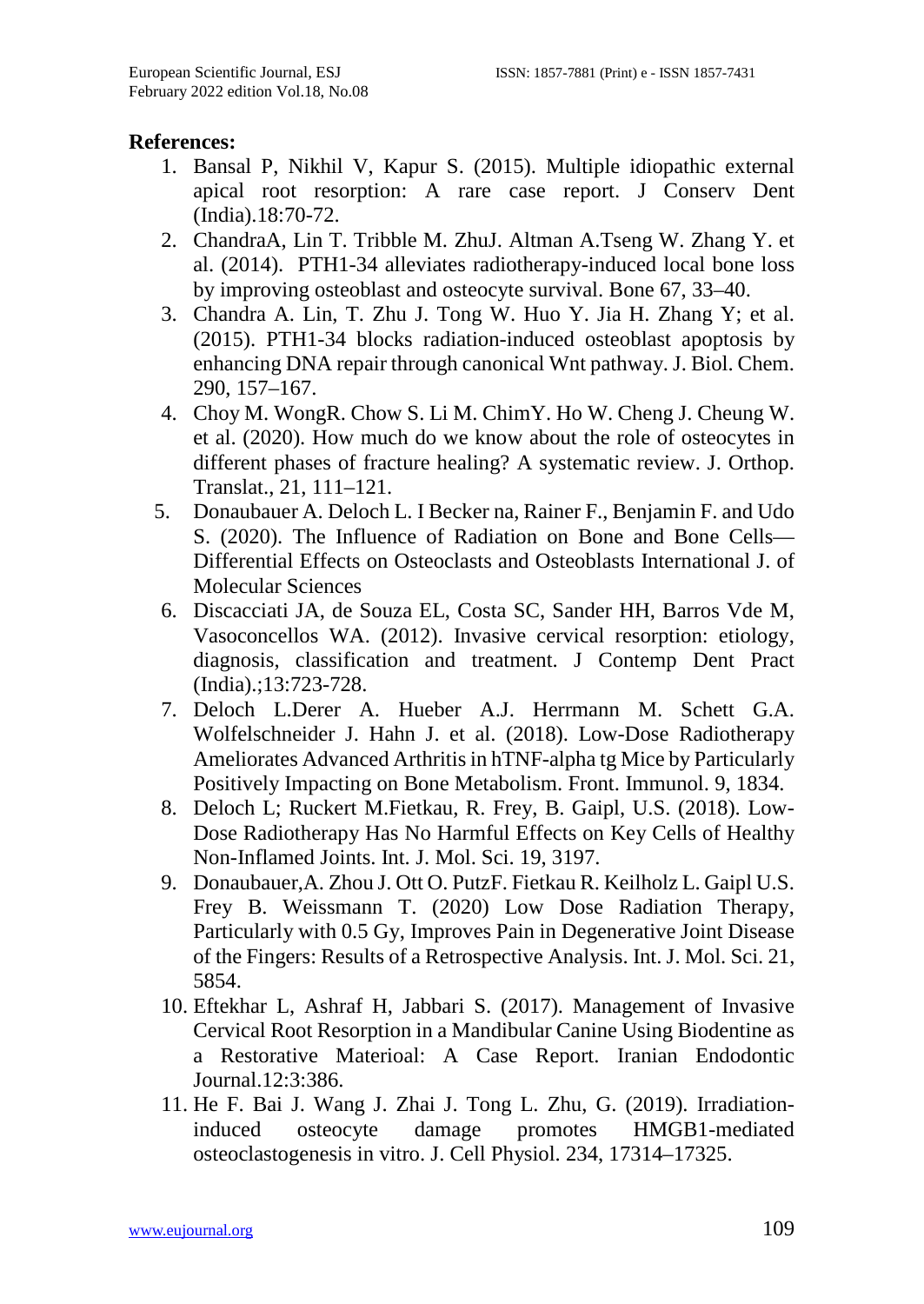- 12. Jiang YH, Lin Y, Ge J, Zheng JW, Zhang L, Zhang CY. (2014).Multiple idiopathic cervical root resorptions: report of one case with 8 teeth involved successively. Int J Clin Exp Med. 7(4):1155-1159.
- 13. Kanungo M, Khandelwal V, Nayak UA, Nayak PA. (2013). Multiple idiopathic apical root resorption. BMJ Case Rep.
- 14. Kullmann, M. Ruhle P.F. Harrer A. Donaubauer A. Becker I. Sieber R. Klein G. et al. (2019).Temporarily increased TGFbeta following radon spa correlates with reduced pain while serum IL-18 is a general predictive marker for pain sensitivity. Radiat. Environ. Biophys. 58, 129–135.
- 15. Mendes E. Irie M. Rabelo G. Borges J. Dechichi P. Diniz R. Soares P. (2019).Effects of ionizing radiation on woven bone: Influence on the osteocyte lacunar network, collagen maturation, and microarchitecture. Clin. Oral Investig.
- 16. Dondoladze Kh, Nikolaishvili M, Zurabashvili D.(2021)[.The effect of](https://scholar.google.com/citations?view_op=view_citation&hl=en&user=jxl6qFwAAAAJ&citation_for_view=jxl6qFwAAAAJ:ZeXyd9-uunAC)  [balneotherapy on the oxidative system and changes in anxiety](https://scholar.google.com/citations?view_op=view_citation&hl=en&user=jxl6qFwAAAAJ&citation_for_view=jxl6qFwAAAAJ:ZeXyd9-uunAC)  [behavior, enhanced by low doses of radon.](https://scholar.google.com/citations?view_op=view_citation&hl=en&user=jxl6qFwAAAAJ&citation_for_view=jxl6qFwAAAAJ:ZeXyd9-uunAC)International Journal of Radiation Biology, 1-9. Omiadze S, Nikolaishvili M, Shishviashvili T. (2020).Radon inhalation from Tskaltubo in clinical and biochemical studies in patients with parodontitis "GMNGeorgian Medical News: N9 april, Chikobava S, Nikolaishvili M, Gogiberidze M. (2019). Immunological aspects of thetemporomandibular joint.ЕвразийскийСоюзУченых (ЕСУ) #11 (68),
- 17. Nikolaishvili M, Museliani T, Jikia G, Dondoladze Kh. (2019). Healing properties of inhalation radon of Tskaltubo water on the periodontitis systemic, Cellular and Molecular Mechanisms of Physiological Functions and Their Disorders The T 43, N3- 4ISBN: 978-1-53614-395-9.
- 18. Shemesh A, Itzhak B, Solomonov M. (2017).Minimally Invasive Treatment of Class 4 Invasive Cervical Resorption with Internal Approach: A Case Series. Journal of Endodontics. 43:11:1901-1908.
- 19. Rogers S, Eberle B, Vogt D.R. Meier E. Moser L. Gomez S. Desborough, S. et al. (2020). Prospective Evaluation of Changes in Pain Levels, Quality of Life and Functionality After Low Dose Radiotherapy for Epicondylitis, Plantar Fasciitis, and Finger Osteoarthritis. [Front Med \(Lausanne\).](https://www.ncbi.nlm.nih.gov/pmc/articles/PMC7249275/) 7: 195.
- 20. Vasconcelos KF, et al. (2016) CBCT Post-Processing Tools to Manage the Progression of Invasive Cervical Resorption: A Case Report. Brazilian Dental Jouronal. 27:4:476-480.